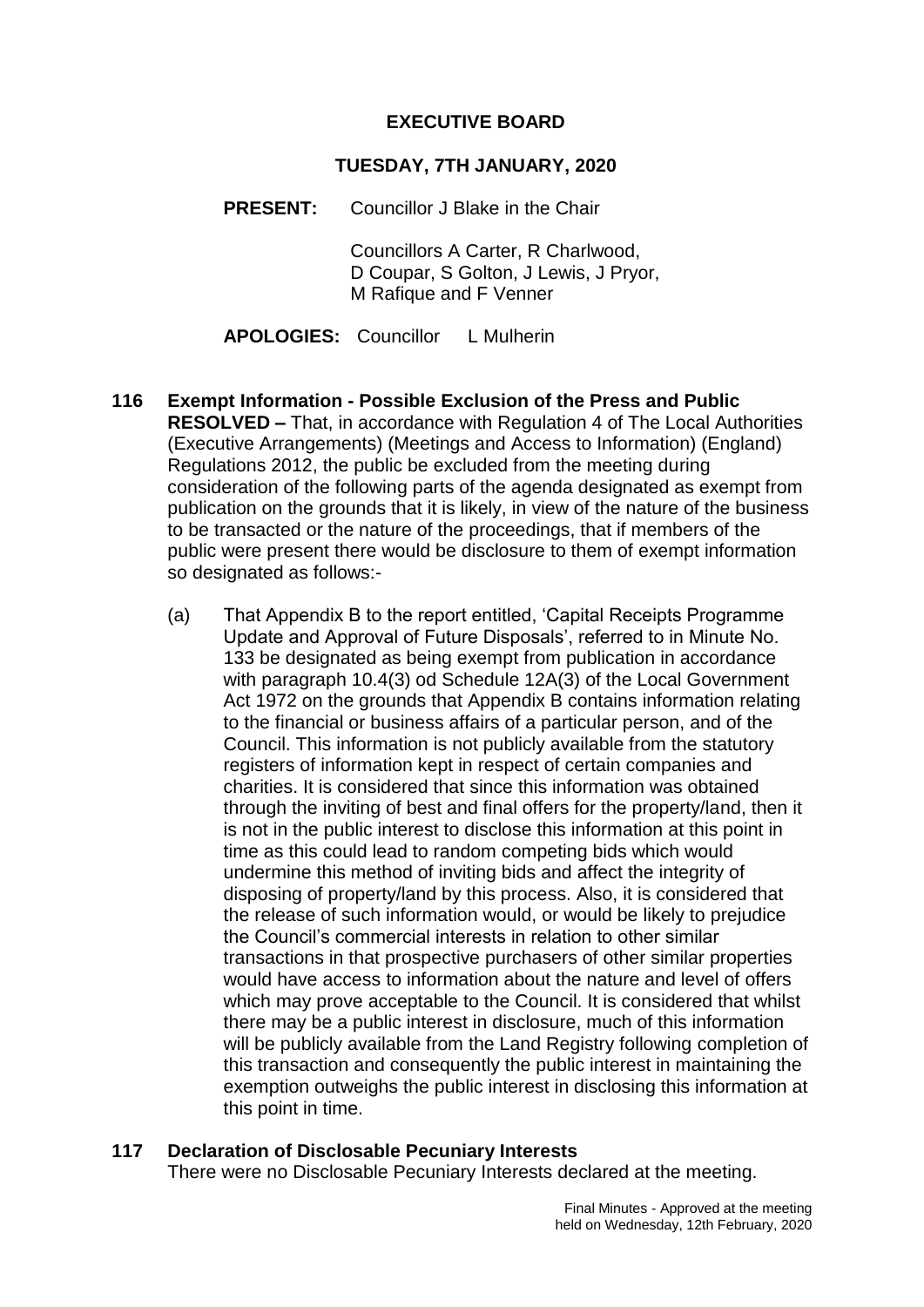# **118 Minutes**

**RESOLVED –** That the minutes of the previous meeting held on the 25<sup>th</sup> November 2019 be approved as a correct record.

# **HEALTH, WELLBEING AND ADULTS**

#### **119 Leeds Safeguarding Adults Board Annual Report 2018/19**

The Director of Adults and Health submitted a report presenting the Leeds Safeguarding Adults Board's Annual Report for 2018/19, together with an 'easy read' version and also a copy of the associated Strategic Plan. In summary, these documents summarised the Board's achievements over the past 12 months and set out its ambitions for the coming year.

The Board welcomed Richard Jones CBE, Independent Chair of the Leeds Safeguarding Adults Board to the meeting, who was in attendance in order to introduce the key points of the annual report and to highlight key priorities.

Together with the Independent Chair, Members discussed the key role of carers and the actions being taken to ensure that the correct balance was achieved when engaging with service users by seeking the views of both the carer and the vulnerable individual, with it being acknowledged that each case needed a tailored approach.

In response to an enquiry, the Board received details of the approaches being taken to ensure that elderly and vulnerable individuals continued to have channels of communication that they felt comfortable using when engaging the Local Authority and others, in order to avoid this area becoming a source of isolation.

# **RESOLVED –**

- (a) That the contents of the Leeds Safeguarding Adults Board Annual Report 2018/19, together with the Board's Strategic Plan, as appended to the submitted report, be noted;
- (b) That the strategic aims and ambitions of the Leeds Safeguarding Adults Board to make Leeds a safe place for everyone, be supported.

# **CHILDREN AND FAMILIES**

**120 Leeds Safeguarding Children Partnership Annual Report 2018/19: Evaluating the Effectiveness of Safeguarding Arrangements in Leeds** The Director of Children and Families submitted a report presenting the annual report of the Leeds Safeguarding Children Partnership (LSCP) for 2018/19 which highlighted the areas of strength and progress as well as areas for development across the safeguarding structures.

The Board welcomed Dr. Mark Peel, the outgoing Independent Chair of the LSCP and Jasvinder Sanghera CBE, current Independent Chair as of October 2019 to the meeting, who were in attendance in order to introduce the key points of the annual report and to highlight key priorities.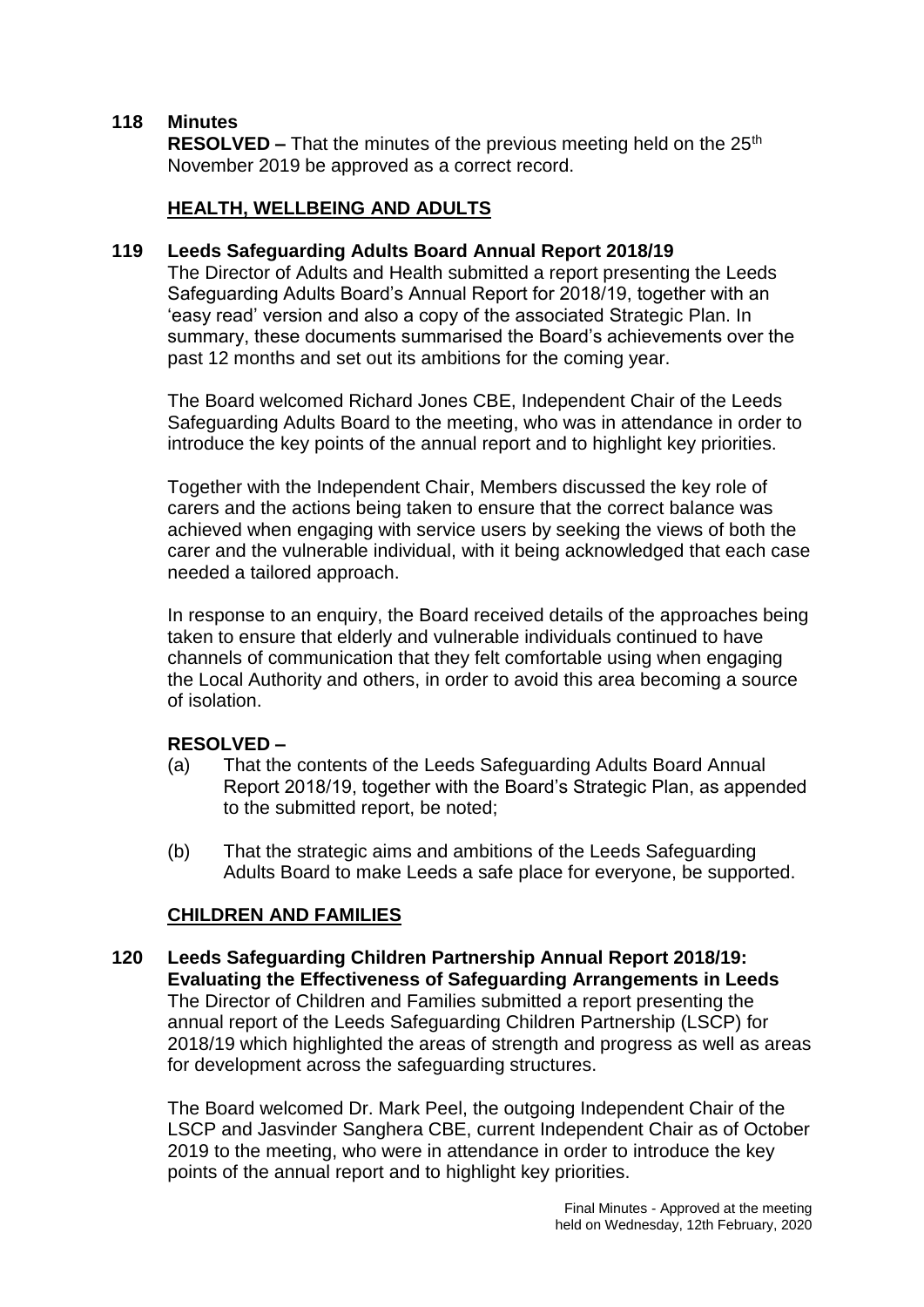Members discussed the emerging national issue of unregulated and unregistered provision for looked after children and care leavers. Members were informed that in Leeds all placements were quality assured and that there were robust arrangements in place to monitor and support looked after children. Also, it was reported that it was intended to request that a report be submitted to the LSCP on this matter.

Further to this, and in response to a specific enquiry, it was confirmed that the LSCP had not recently considered the issue of unregistered educational provision in Leeds, however, Members received further information on the actions being taken in this area, with reference being made to the work of the Area Inclusion Partnerships, and it was requested that further to this discussion, this wide ranging matter be taken away by the directorate with further information being reported to the Executive, as appropriate and in due course.

Also, in response to a specific enquiry regarding the practice of marriage between first cousins and the associated increased health risks, the Board was provided with information on the actions which were being taken to raise the awareness of such health risks across the relevant communities.

# **RESOLVED –**

- (a) That the contents of the Leeds Safeguarding Children Partnership's Annual Report for 2018/19, as appended to the submitted report, be noted and endorsed;
- (b) That the safeguarding priorities for the city, as identified in the Leeds Safeguarding Children Partnership Annual Report for 2018/19, be noted and endorsed.

# **121 Inspection of Youth Justice Services in Leeds**

The Director of Children and Families submitted a report which detailed the outcome and response to the inspection of the Leeds Youth Justice Service by Her Majesty's Inspectorate of Probation (HMIP) and which sought endorsement to working with the Inspectorate in a forthcoming review of the methodology applied to Out of Court Disposals.

As part of the introduction to the submitted report, the Executive Member for Children and Families invited the Board to request that this matter be referred to Scrutiny Board (Children and Families) in order to enable the outcomes and implications arising from this inspection to be considered in greater detail.

As part of a broad discussion on this matter, Members discussed:

- the inspection outcomes for Leeds;
- the new inspection framework;
- the approach being taken by Leeds in this area with specific reference made to restorative work in discouraging young people from reoffending;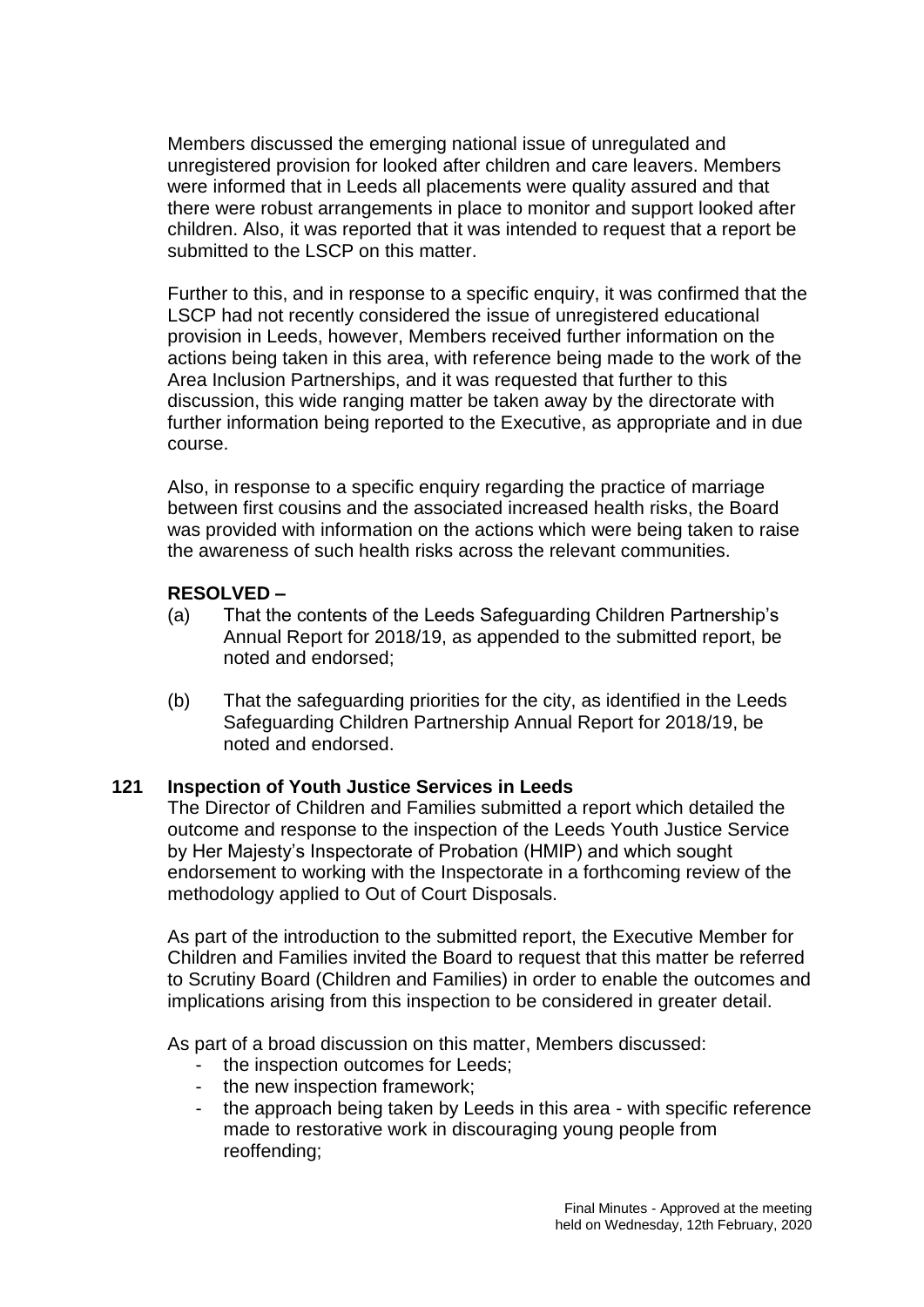- how the Authority was responding to the judgement of the inspection with reference being made to the action plan which had been established; and
- the involvement of Leeds in the national review which was being undertaken.

# **RESOLVED –**

- (a) That the results of the Youth Justice Service inspection, as detailed within Appendix 1 to the submitted report, together with the work that is underway to address areas for further development, be noted;
- (b) That the intention for the Youth Justice Service in Leeds to work with Her Majesty's Inspectorate of Probation to support the review of the methodology applied to inspecting Out-of-Court Disposal, be endorsed;
- (c) That the improvement and action plan, as detailed at Appendix 2 to the submitted report, be endorsed;
- (d) That the inspection report of Youth Justice Services in Leeds together with the outcomes arising from the inspection be referred to Scrutiny Board (Children and Families) in order to enable the outcomes and implications arising from this inspection to be considered in greater detail.

# **LEARNING, SKILLS AND EMPLOYMENT**

# **122 Outcome of statutory notice on the expansion of East SILC – John Jamieson onto two additional sites**

Further to Minute No. 75, 18<sup>th</sup> September 2019, the Director of Children and Families submitted a report detailing a proposal brought forward to meet the Local Authority's duty to ensure a sufficiency of learning places including provision for children and young people with Special Educational Needs and Disabilities (SEND). Specifically, the submitted report presented the outcome of a Statutory Notice regarding a proposal to expand generic specialist school provision at East Specialist Inclusive Learning Centre (SILC) – John Jamieson to 400 places by expanding onto two new additional sites, creating an additional 150 places: 50 primary places at the Oakwood building and 100 secondary places at the former Shakespeare site.

- (a) That the proposal to permanently expand specialist provision at East SILC – John Jamieson to 400 places, expanding onto two new additional sites: the former Shakespeare primary school and the Oakwood building, with effect from January 2020, be approved;
- (b) That it be noted that the implementation of the proposals is subject to funding being agreed based upon the outcome of further detailed design work, as indicated at section 4.4.1 of the submitted report;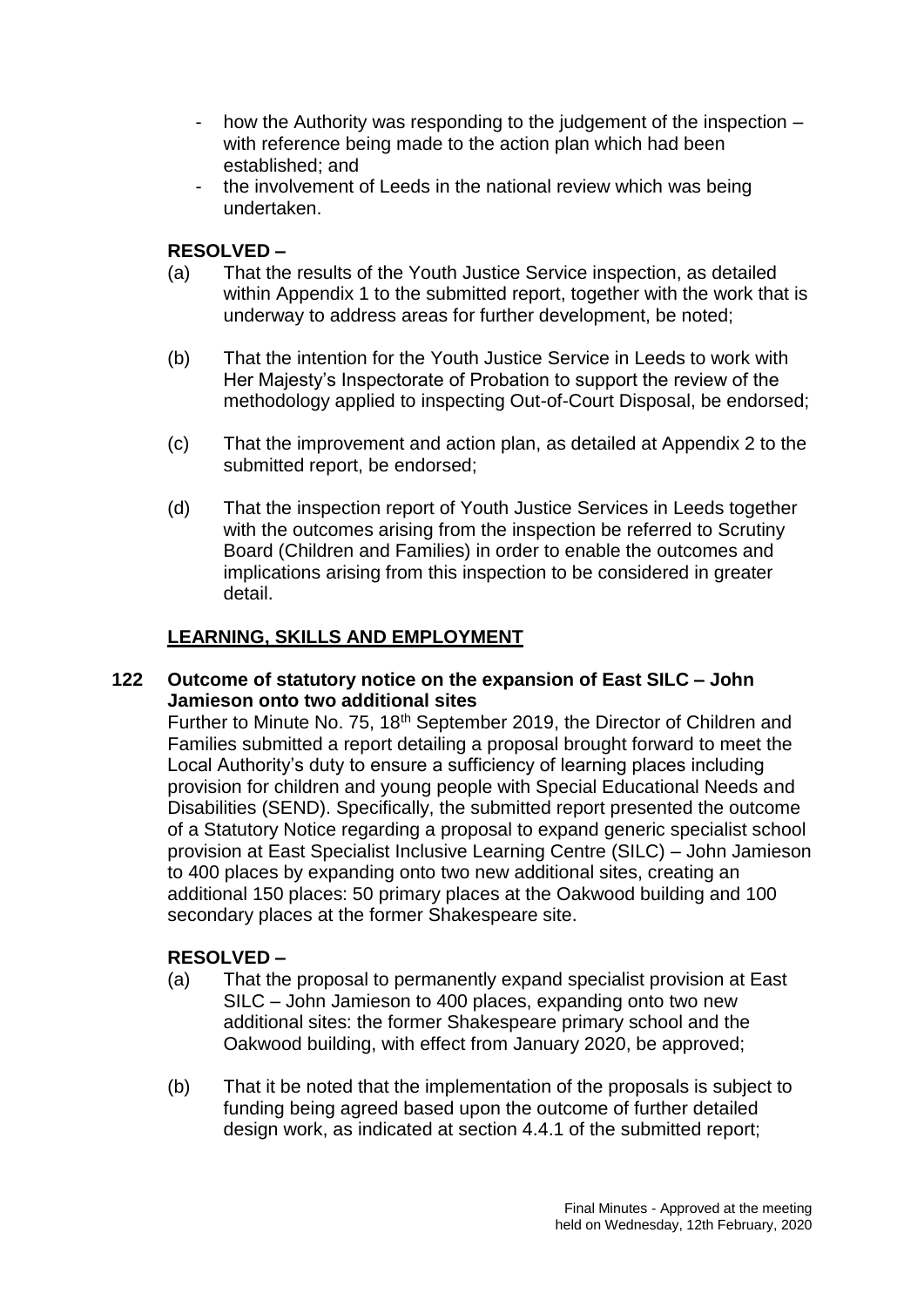- (c) That the recommendation to exempt the resolutions  $(a) (d)$  from Call In for the reasons as set out at paragraph 4.5.2 of the submitted report, be approved;
- (d) That it be noted that the responsible officer for the implementation of such matters is the Head of Learning Systems.

(The Council's Executive and Decision Making Procedure Rules state that a decision may be declared as being exempt from the Call In process by the decision taker if it is considered that any delay would seriously prejudice the Council's, or the public's interests. In line with this, the resolutions above were exempted from the Call In process, as per resolution (c) above, and for the reasons as detailed within section 4.5.2 of the submitted report)

# **COMMUNITIES**

# **123 Investing in our Neighbourhoods - A Review of the Investment in Holbeck**

Further to Minute No. 108, 16th November 2016, the Director of Resources and Housing submitted a report providing an update on the investment approved in July and November 2016 for the LNA (Leeds Neighbourhood Approach) in Holbeck and the investment in group repair, specifically in the Recreations. The report also provided details of other activities which have complemented the investment as part of the Council's and partners' activity in this area to address issues of deprivation.

The progress which had been made as a result of this initiative was welcomed, and the importance of continuing the positive work in that part of the city to complement ongoing major developments, was highlighted.

Responding to a Member's enquiry, it was noted that the submitted report contained details of how the actions taken had made tangible differences for those living and working in the area. Also, further to this, it was acknowledged that the submitted report focussed upon the housing led investment undertaken in the Holbeck area, however, with regard to the ongoing work in priority neighbourhoods it was intended that further reports would be submitted to the Board regarding the impact of that work, which would include reference to the latest Indices of Multiple Deprivation statistics.

**RESOLVED –** That the contents of the submitted report, be noted.

**124 Community Asset Transfer of St. Matthew's Community Centre to 'Holbeck Together' (Previously known as 'Holbeck Elderly Aid')** The Director of City Development and the Director of Communities and Environment submitted a joint report which sought approval for the Community Asset Transfer of St Matthew's Community Centre to 'Holbeck Together' by way of a 6 year lease alongside an agreement to lease for a longer term period, subject to the future submission and approval of a business plan.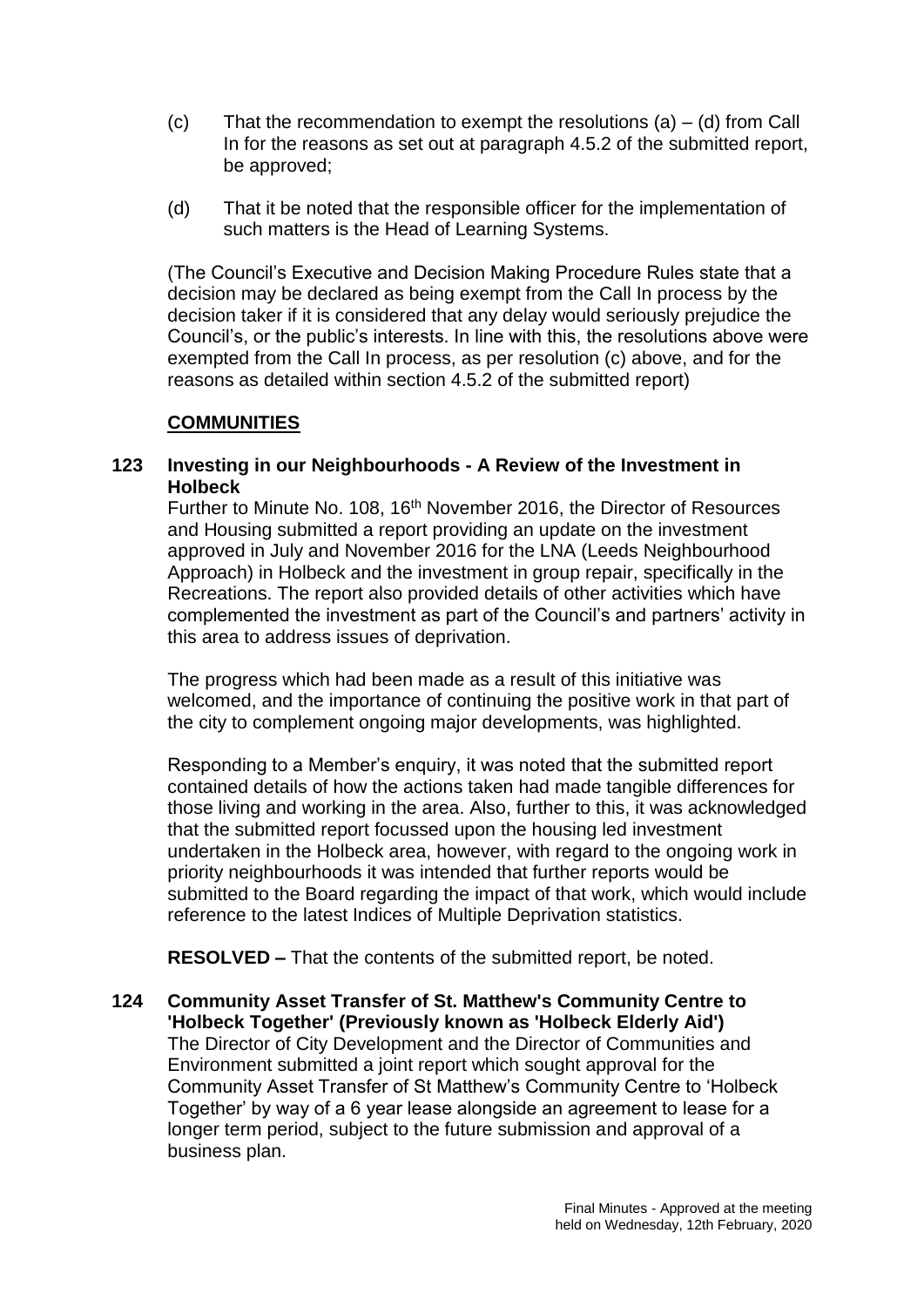# **RESOLVED –**

- (a) That the principle of a Community Asset Transfer of St. Matthew's Community Centre in Holbeck to 'Holbeck Together', be agreed, subject to the conditions precedent, as outlined in paragraph 3.4 of the submitted report being satisfied;
- (b) That following the approval of resolution (a) above, a 6 year lease to 'Holbeck Together' as an interim proposal, be agreed;
- (c) That the necessary authority be delegated to the Director of City Development to enable the Director to finalise the terms of the lease arrangements to 'Holbeck Together' for both the 6 year and longer term lease, as well as the agreement to lease;
- (d) That it be noted that the Chief Officer, Asset Management and Regeneration will be responsible for ensuring that the resolutions arising from the submitted report are implemented;
- (e) That revenue funding to 'Holbeck Together' (formerly known as 'Holbeck Elderly Aid') of up to £143,747 over a five year period, to be implemented by the Director of Communities and Environment, be approved.

# **125 Promoting Affordable Warmth**

The Director of Resources and Housing and the Director of Communities and Environment submitted a joint report providing an update on the Council's approach towards tackling fuel poverty in the city.

In considering the submitted report, a Member highlighted the importance of ensuring that as part of this initiative, service users, specifically the elderly and vulnerable, had channels of communication that they were comfortable using when engaging the Local Authority on this issue.

- (a) That agreement be given for the Director of Resources and Housing to invite the Leeds Poverty Truth Commission to become a member of the Affordable Warmth Partnership and act as consultee for Leeds Affordable Warmth Plan;
- (b) That the Board endorse the approach being taken to continue to listen to people's lived experience of cold and damp housing conditions, better understand the barriers which people are facing, and wherever possible take action locally through co-production, such as improve service provision, or use the Council's influencing powers to change national policy and regulation;
- (c) That the Board's endorsement be provided to ensuring that digital solutions to assess and alleviate fuel poverty do not lead to further marginalisation and exclusion of those most in need.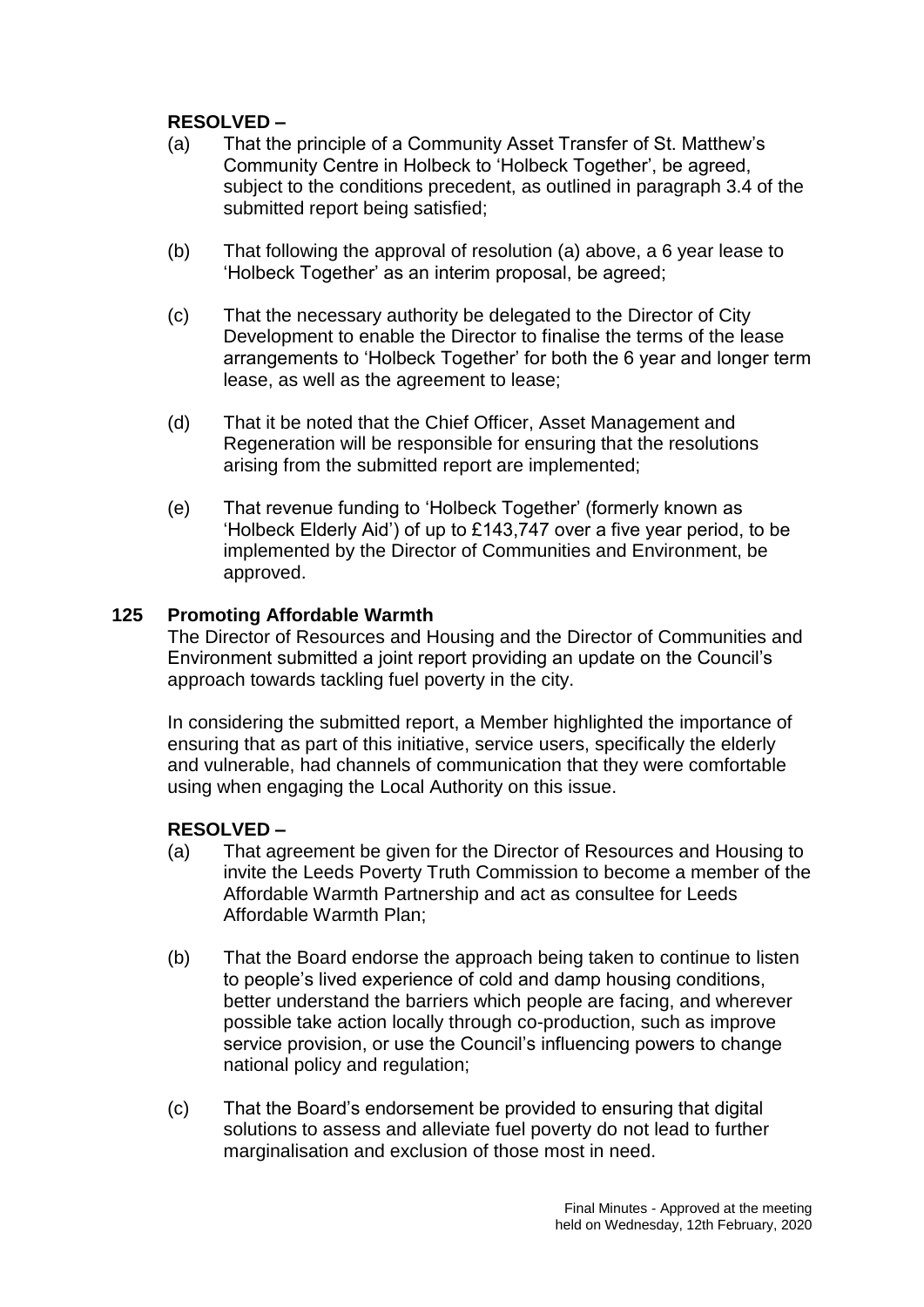# **INCLUSIVE GROWTH AND CULTURE**

#### **126 Update on Leeds City Council's preparations for the UK's exit from the European Union**

Further to Minute No. 103, 25<sup>th</sup> November 2019, the Chief Executive submitted a report providing a further update on the preparations that Leeds City Council has been making for the UK's exit from the European Union.

The Chief Executive provided an update regarding the dialogue which continued to be undertaken with representatives of different sectors and partners on the preparations being made in this area.

In considering this matter, the Board agreed to continue the cross-party Member working group, with a suggestion that a meeting be scheduled as appropriate, in order for the working group to further consider how best to progress such preparations.

#### **RESOLVED –**

- (a) That the current national position, together with the Council's next steps to prepare the Council and the city for the UK's exit from the EU, be noted;
- (b) That agreement be given for the cross-party Member working group to continue, with a suggestion that a meeting be scheduled as appropriate, in order for the working group to further consider how best to progress such preparations.

# **127 Northern School of Contemporary Dance**

The Director of City Development submitted a report which set out the important role of the Northern School of Contemporary Dance as a cultural anchor institution in the city and detailed the collaborative work underway with the Council to secure its sustainability and growth as a key stakeholder based in Chapeltown.

Responding to a Member's enquiry, it was confirmed to the Board that the properties at 133-135 Chapeltown Road were in private ownership and that constructive talks with the owners of those properties and the Northern School of Contemporary Dance were ongoing.

- (a) That the Board's support for the Northern School of Contemporary Dance (NSCD) as a key anchor cultural institution in the city and in its plans for expansion, be confirmed;
- (b) That the Board's support in relation to assisting the NSCD to remain and meet its ambitions within the Chapeltown area, be confirmed, with the Board also recognising the NSCD's important role within the local community;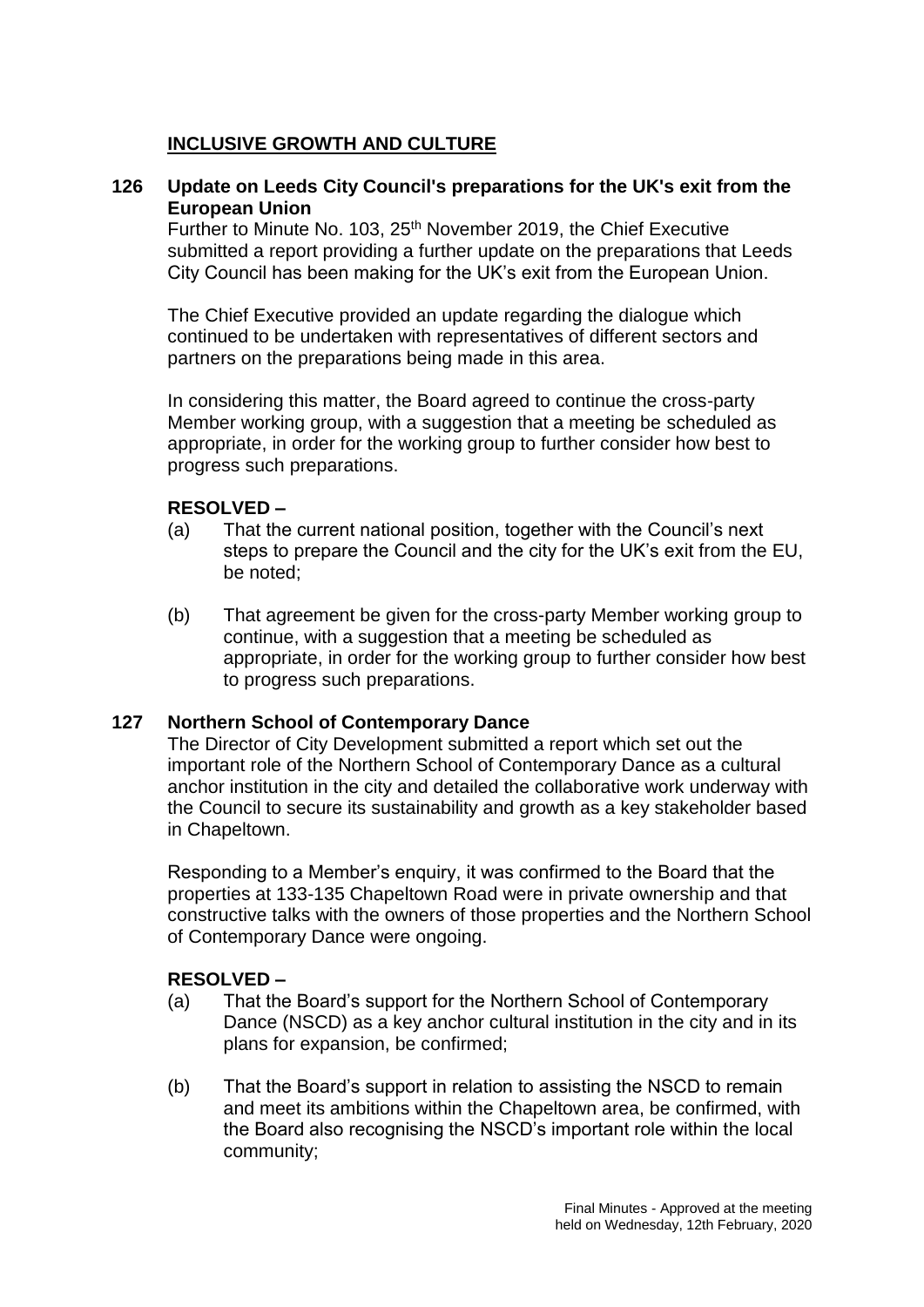(c) That agreement be given for the Council to continue to work collaboratively with the NSCD in securing a site for expansion, and if appropriate, for the Board to receive a further report at the earliest opportunity setting out whether there is a case for the Council to use its statutory powers in land assembly.

# **128 Initial Budget Proposals for 2020/21**

The Chief Officer (Financial Services) submitted a report which presented the Council's initial budget proposals for 2020/21, and which sought agreement for them to be submitted to Scrutiny for consideration, and also used as a basis for wider consultation with stakeholders.

Responding to a Member's enquiry, the Board received further information regarding the 'New Towns Fund', an initiative which had been announced by the Government.

# **RESOLVED –**

- (a) That the initial budget proposals for 2020/21, as detailed within the submitted report, be agreed, with the Board's agreement also being provided for them to be submitted to Scrutiny and also for the proposals to be used as a basis for wider consultation with stakeholders;
- (b) That the initial budget position for 2021/22 and 2022/23 be noted, with it also being noted that savings proposals to address the updated estimated budget gaps of £47.4m and £29.9m for 2021/22 and 2022/23 respectively will be reported to a future meeting of the Executive Board;
- (c) That it be noted that the proposal to approve the implementation of an additional Council Tax premium on any dwelling where the empty period is at least five years, from 100% to 200% premium, will be determined by Full Council in January 2020;
- (d) That the Board's agreement be given for Leeds City Council to become a member of the new North and West Yorkshire Business Rates Pool for 2020/21 and act as lead authority for it, with it being noted that the establishment of this new Pool will be dependent upon none of the other proposed member authorities choosing to withdraw within the statutory period after designation;
- (e) That with regard to the final year of Government funding to offer discretionary relief to businesses most impacted by the 2017 Business Rates Revaluation, the Board's agreement be provided for this to be distributed to childcare businesses in the city.

(Under the provisions of Council Procedure Rule 16.5, Councillors A Carter and S Golton both required it to be recorded that they respectively abstained from voting on the decisions referred to within this minute)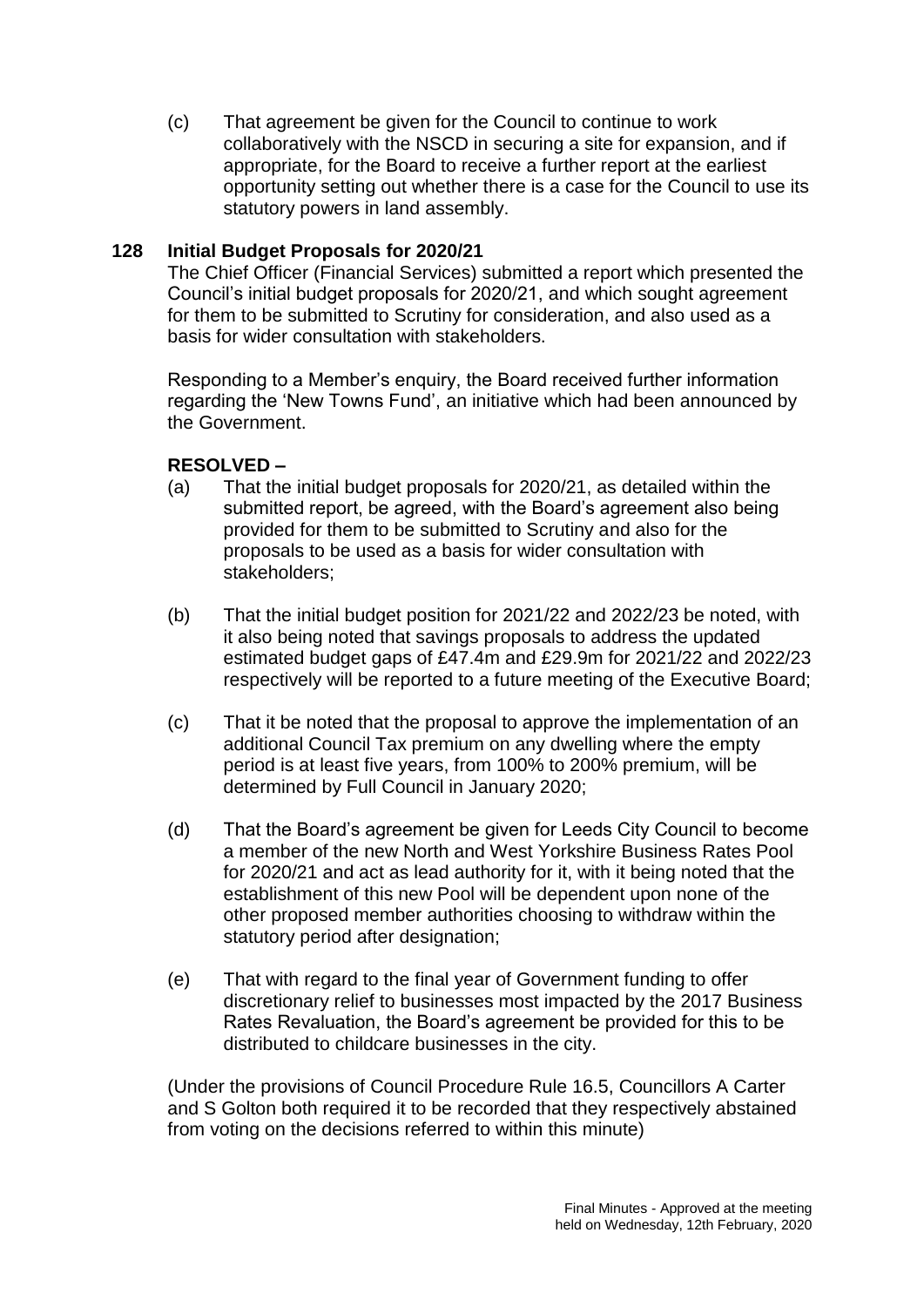(The resolutions referred to within Minute No. 128 (a), (b) and (c) (above) given that these were decisions being made in accordance with the Budget and Policy Framework Procedure Rules, were not eligible for Call In, as Executive and Decision Making Procedure Rule 5.1.2 states that the power to Call In decisions does not extend to those decisions made in accordance with the Budget and Policy Framework Procedure Rules.

However, the resolutions referred to in Minute No. 128 (d) and (e) were eligible for Call In, given that these were decisions not being taken as part of the Budget and Policy Framework Procedure Rules)

# **ENVIRONMENT AND ACTIVE LIFESTYLES**

# **129 Experimental Traffic Regulation Order to Facilitate the Unobstructed Passage of Waste Collection Vehicles**

The Director of City Development and the Director of Communities and Environment submitted a joint report which set out key considerations for the principle of introducing an experimental citywide Traffic Regulation Order (TRO) to facilitate the safe passage of vehicles, primarily refuse wagons, at locations where access was currently a regular problem.

Responding to a Member's enquiry, the Board was assured that TRO restrictions would only be put in place on highways where Ward Members were supportive of such action, and due to the experimental nature of the TRO, it would allow the restrictions to be amended if appropriate, for example, in response to feedback received from Ward Members.

Members also received further information regarding the use and provision of experimental TROs.

# **RESOLVED –**

- (a) That the contents of the submitted report be noted;
- (b) That the principle to introduce an Experimental Traffic Regulation Order to address obstructive and indiscriminative parking at numerous locations across the Leeds district, be approved, with a view to introducing various waiting restrictions to aid and facilitate the Council's safe and timely collection of household kerbside waste;
- (c) That the following be noted:-
	- (i) The design and implementation of the scheme is programmed to commence in January 2020, with completion by May 2020; and
	- (ii) That the Chief Officer of Highways and Transportation will be responsible for the implementation of such matters.

# **130 Proposal for Woodland Creation**

The Director of Communities and Environment submitted a report which set out proposals on how the Council could lead an ambitious initiative to combat climate change with a programme of education and community engagement focussed around tree planting and woodland creation.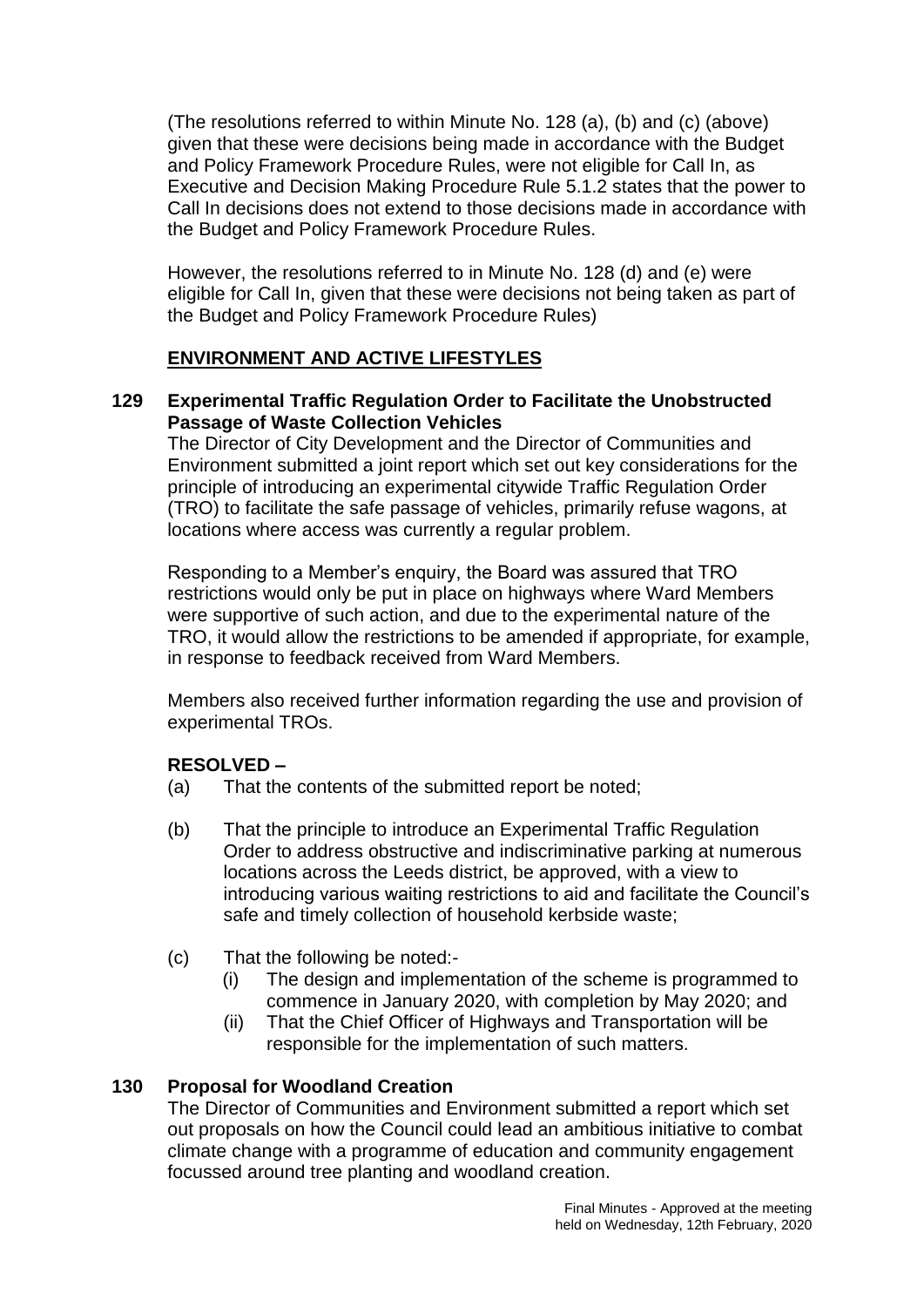Responding to a Member's enquiry, the Board received further information on the potential and capacity to grow and plant more mature trees in future and the most effective ways to establish mature tree canopies. Members also discussed the use of the planning process in promoting this agenda and the cross-directorate partnership working required to progress this.

The Board received further information on the longer term work being undertaken in this area including the potential to use land other than that owned by the Council for woodland creation and developing the scale of the initiative to include the wider region. Members also considered the raising of community awareness regarding woodland management, the development of the 'woodland economy' and the promotion of skills in this area.

The intention to submit a report to the June 2020 Executive Board regarding the proposed White Rose Forest strategy was noted.

Also, the Board highlighted the links between woodland creation and ongoing work regarding flood alleviation scheme provision, with a suggestion being made that further information be submitted to the Board in due course around the potential use of appropriate land located on the flood plain for tree planting and woodland creation.

# **RESOLVED –**

- (a) That the approach to education, conservation and tree planting, as detailed within the submitted report, be approved, and that support be provided for the initial allocation of a minimum of 25 hectares of Council land for woodland planting each year;
- (b) That approval be given to inject £0.35m per year annually into the Capital Programme over the next 5 years, with it being noted that this will include external funding of £50k in the first year, with a target to increase this by a further £50k in each subsequent year;
- (c) That the necessary authority be delegated to the Director of Communities and Environment, to enable the Director to agree the required 'authority to spend' approvals for the full scheme, subject to consultation with the Executive Member for Environment and Active Lifestyles;
- (d) That it be noted that the Chief Officer, Parks and Countryside will be responsible for the implementation of this project, with an anticipated review each year to 2024/25.

# **RESOURCES**

#### **131 Best Council Plan Refresh 2020/21 to 2024/25** The Director of Resources and Housing submitted a report setting out proposals to update the Best Council Plan for the period 2020/21 –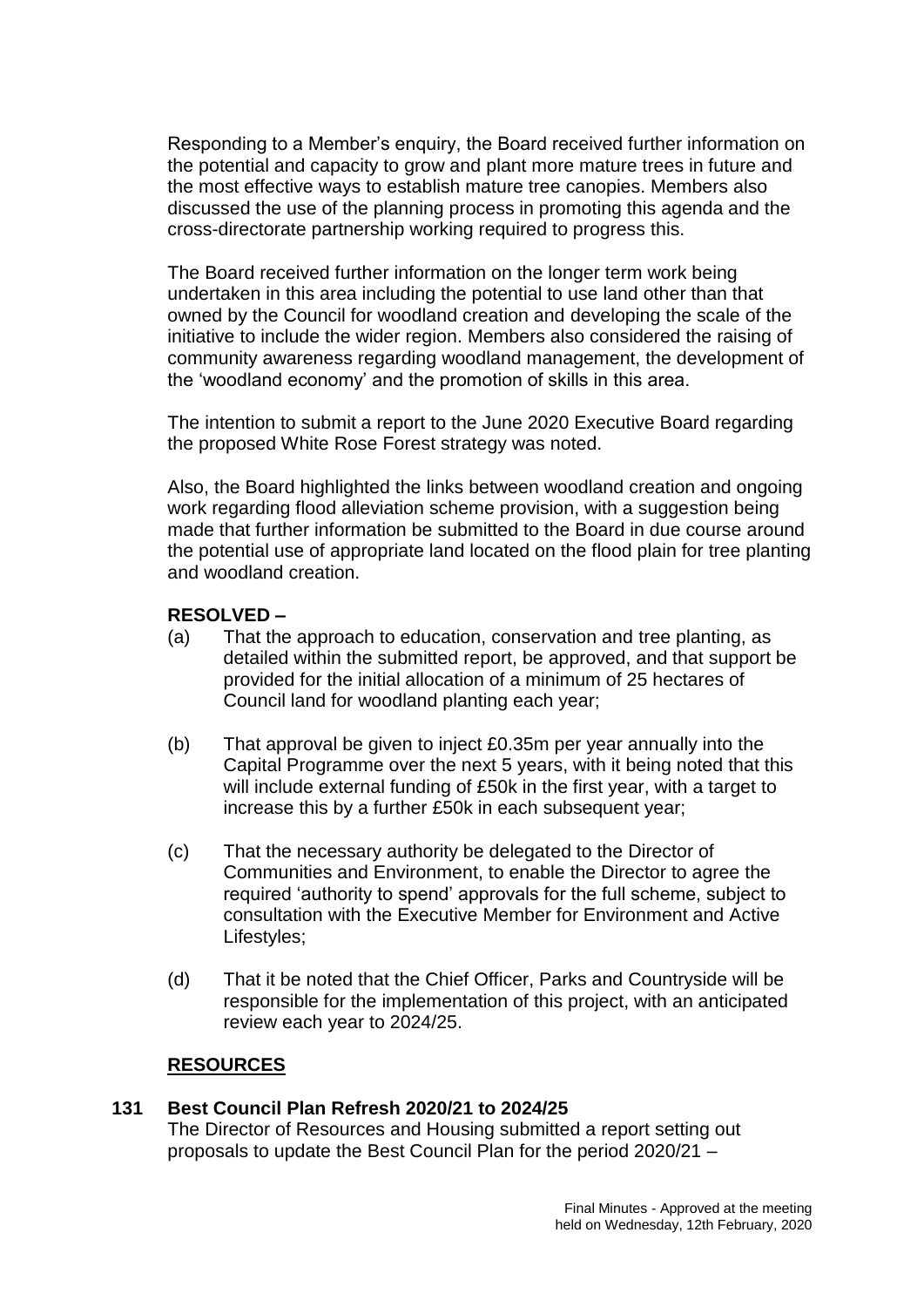2024/25, and which sought approval to undertake engagement with Scrutiny Boards on the proposals in accordance with the Budget and Policy Framework Procedure Rules.

**RESOLVED –** That the following be approved:-

- (a) That engagement be undertaken with Scrutiny on the emerging Best Council Plan in accordance with the Budget and Policy Framework Procedure Rules;
- (b) The approach set out within the submitted report to refresh the Best Council Plan for the period 2020/21 to 2024/25;
- (c) That the Director of Resources and Housing will be responsible for developing the Best Council Plan for its consideration by this Board and Full Council in February 2020 alongside the supporting 2020/21 Budget proposals.

(The matters referred to within this minute, given that they were decisions being made in accordance with the Budget and Policy Framework Procedure Rules, were not eligible for Call In, as Executive and Decision Making Procedure Rule 5.1.2 states that the power to Call In decisions does not extend to those decisions being made in accordance with the Budget and Policy Framework Procedure Rules)

# **132 Financial Health Monitoring 2019/20 – Month 7**

The Chief Officer, Financial Services submitted a report which set out the Council's projected financial health position for 2019/20 as at Month 7 of the financial year.

Responding to a Member's enquiry, the Board received further information on the current position regarding Business Rates appeals and the impact of this upon the Collection Fund.

- (a) That the projected financial position of the Authority as at Month 7 of the financial year, as detailed within the submitted report, be noted;
- (b) That with regard to the risk that the budgeted level of capital receipts may not be receivable in 2019/20, the progress made to date and the work which is ongoing to identify budget savings proposals that will contribute towards the delivery of a balanced budget position in 2019/20, be noted.
- **133 Capital Receipts Programme Update and Approval of Future Disposals** The Director of City Development submitted a report providing an update in relation to the Capital Receipts Programme, which sought support for the continued disposal of surplus property assets, and which recommended the disposal of a number of key sites.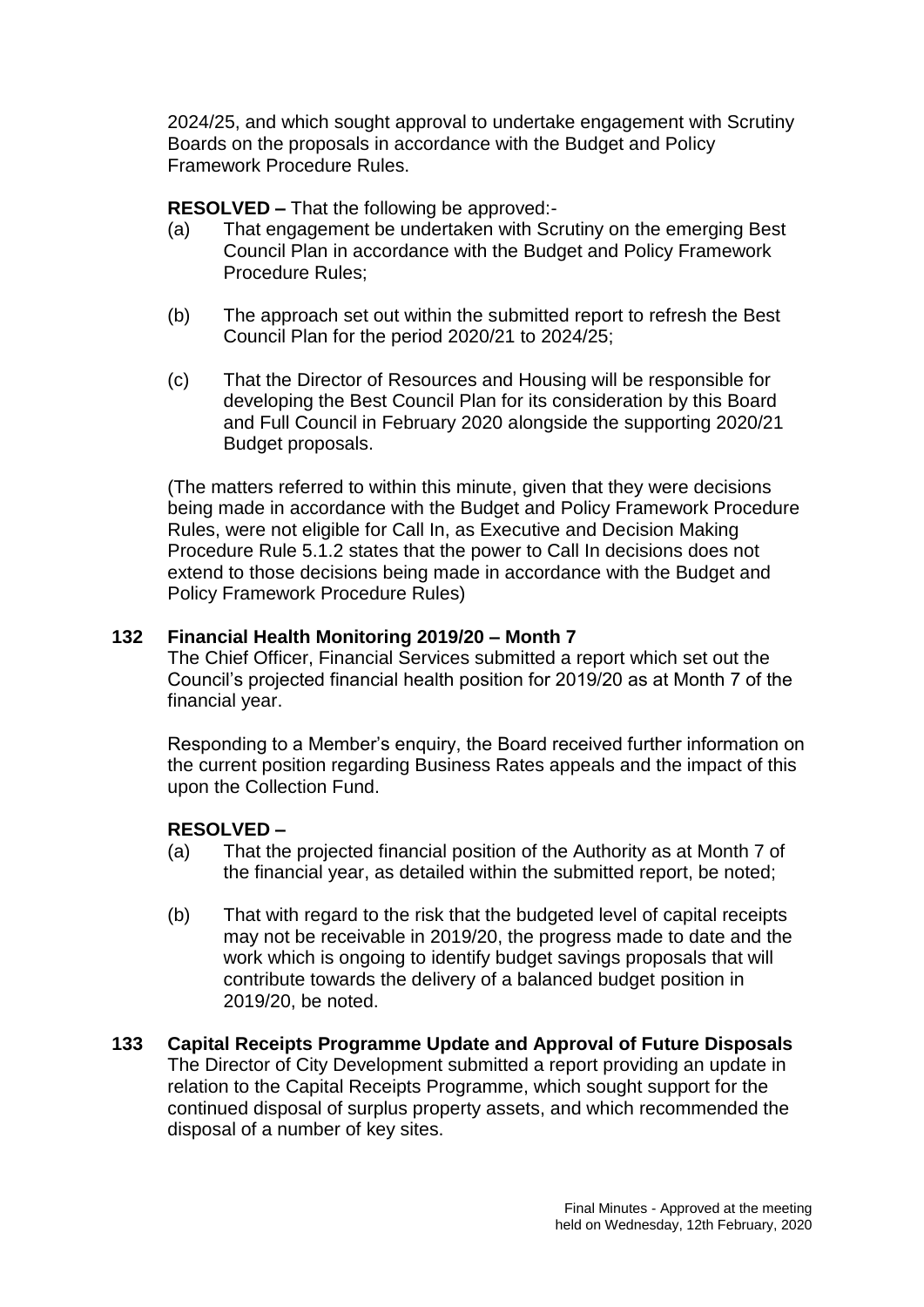Following the consideration of Appendix B to the submitted report, designated as being exempt from publication under the provisions of Access to Information Procedure Rule 10.4(3), which was considered in private at the conclusion of the meeting, it was

# **RESOLVED –**

- (a) That the contents of the submitted report, which provides an update on the Capital Receipts Programme, be noted;
- (b) That the continued disposal of surplus property assets through the Capital Receipts Programme, be supported, and that the list of properties detailed in Appendix A to the submitted report which are currently scheduled for disposal in the next three years, be noted;
- (c) That the schedule of sites, as detailed in Appendix A to the submitted report, be approved as the Council's Capital Receipts Programme of surplus land and property for disposal;
- (d) That approval be given to the Director of City Development to enter into formal one-to-one discussions with the Taylor Wimpey and Redrow consortium on the sale of the Council's land in the Southern Quadrant of the East Leeds Extension, and that subject to the outcome of those negotiations, the Director of City Development be requested to bring back a report to Executive Board to either agree the terms of the sale negotiated, or alternatively agree proposals for the sale of the land on the open market;
- (e) That separately, but in parallel with resolution (d) above, approval be given for the Director of City Development to negotiate and enter into a collaboration agreement with the Taylor Wimpey and Redrow consortium on the development of a single planning application for the Southern Quadrant of the East Leeds Extension and associated land equalisation issues, in consultation with the Executive Member for Resources and the Executive Member for Climate Change, Transport and Sustainable Development.

(Under the provisions of Council Procedure Rule 16.5, Councillors A Carter and S Golton both required it to be recorded that they respectively abstained from voting on the decisions referred to within this minute)

# **CLIMATE CHANGE, TRANSPORT AND SUSTAINABLE DEVELOPMENT**

# **134 Climate Emergency Update**

Further to Minute No. 202, 17<sup>th</sup> April 2019, the Director of Resources and Housing submitted a report presenting an update on the progress which had been made since the Climate Emergency declaration by the Council in March 2019. The report also detailed and sought approval of the proposed targets and related actions aimed at achieving the Council's and the city's ambitions in this area.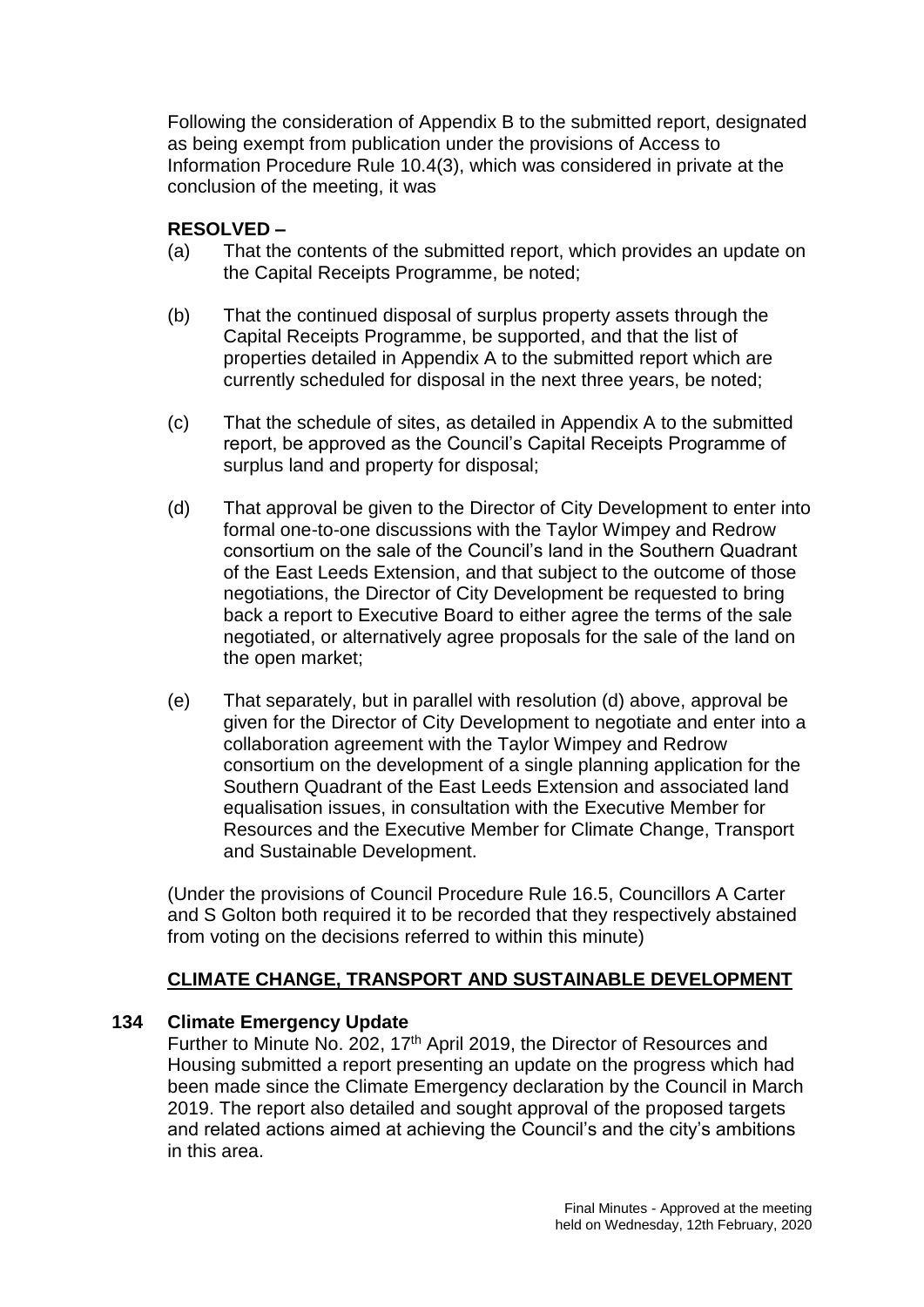Members welcomed the submitted report and whilst the progress made in addressing the Climate Emergency by Leeds was acknowledged, the need to continue this ambitious programme of work was highlighted.

The scale of the public consultation undertaken to date, together with the ongoing engagement with a range of sectors and partners was also acknowledged, with emphasis being placed upon the need to continue such an inclusive approach. Members also highlighted the need to continue to make representations to Government about the establishment of further local powers and freedoms to help address this emergency.

Emphasis was also placed upon the importance of meeting the challenge of progressing the climate emergency agenda, whilst at the same time further promoting inclusive growth across the city, in order to continue to support the most vulnerable.

Members reiterated the need to ensure that in addition to working cohesively with partners and the various sectors across Leeds, the Council needed to ensure that the cross-directorate relationships within the Authority worked together to effectively progress this agenda.

In conclusion, it was highlighted that further detailed discussions would be undertaken on the Climate Emergency during the forthcoming 'State of the City' event.

- (a) That an £800,000 injection of Capital to retrofit 7 Council buildings, be approved;
- (b) That the target to move to 100% electricity provided by green sources immediately through entering into a power purchase agreement with the ambition to continually move to more locally produced renewables over the next ten years, be approved;
- (c) That the aim to remove payment for the use of staff petrol and diesel cars by 2025, be approved;
- (d) That the target to buy only low emission fleet vehicles by 2025, be approved;
- (e) That the vision, principles, targets and investment plan for the emerging 'Connecting Leeds' Transport Strategy, be endorsed;
- (f) That the 'asks' to national government to support the action required by the government, as summarised in Annex 1 to the submitted report, to achieve 'net zero', be endorsed;
- (g) That a report be submitted to the Board in June 2020 regarding the proposed White Rose Forest Strategy for Leeds.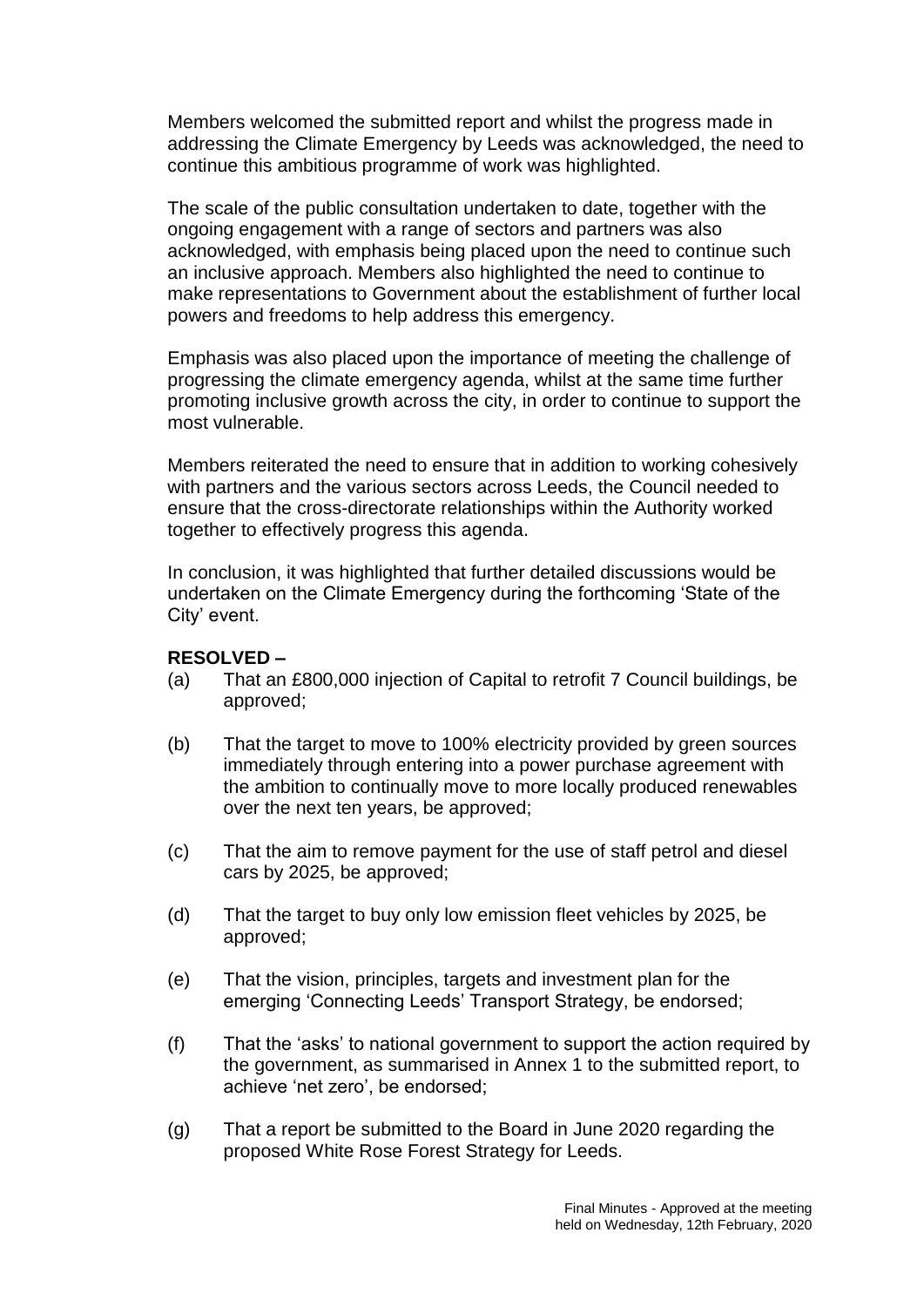# **135 Connecting Leeds: A58 Beckett Street Bus Priority Corridor**

The Director of City Development submitted a report providing an update on the progress of significant schemes which have made up the 'Connecting Leeds' programme during 2019/20 and which provided details regarding the proposal to establish a bus priority corridor on the A58, Beckett Street.

It was noted that local Ward Councillors were supportive of the proposals detailed within the submitted report.

# **RESOLVED –**

- (a) That the progress which has been made since April 2016 in developing proposals for the relevant projects benefiting from 'Connecting Leeds' funding, together with the subsequent public consultation responses, be noted;
- (b) That the injection of £14.3m Department for Transport (DfT) funding into the Bus Infrastructure programme transferred from the Rail and Bus packages delivered by the West Yorkshire Combined Authority, be approved, with the potential for future transfers of DfT funding from the Rail and Bus packages being noted, which would be subject to their deliverability within the timescales set by the DfT;
- (c) That the expenditure of £14.54m from the 'Connecting Leeds' Capital Programme to carry out detail design and construction of the A58 Beckett Street including York Street, be authorised;
- (d) That the injections of S106 Developer contributions of £431,375 for the A58 Beckett Street scheme including York Street, be approved;
- (e) That subject to ongoing consultation with the Executive Member as appropriate, it be noted that the Chief Officer, Highways and Transportation will approve the final version of the designs for construction.

# **136 Surface Access to Leeds Bradford Airport, the North West Leeds Employment Hub and Proposed Airport Parkway Station**

The Director of City Development submitted a report, which following the conclusion of a comprehensive public consultation exercise and subsequent review, presented the associated conclusions and made recommendations on the preferred approach to progressing a connectivity and surface access package for Leeds Bradford Airport and the North West Leeds Employment Hub.

Members discussed various factors relating to the revised connectivity strategy, with comments relating to the following:

- The need for the proposals to be ambitious;
- Maximising the use of any potential funding which may become available;
- Prioritising the reduction of congestion and the promotion of the Climate Emergency agenda;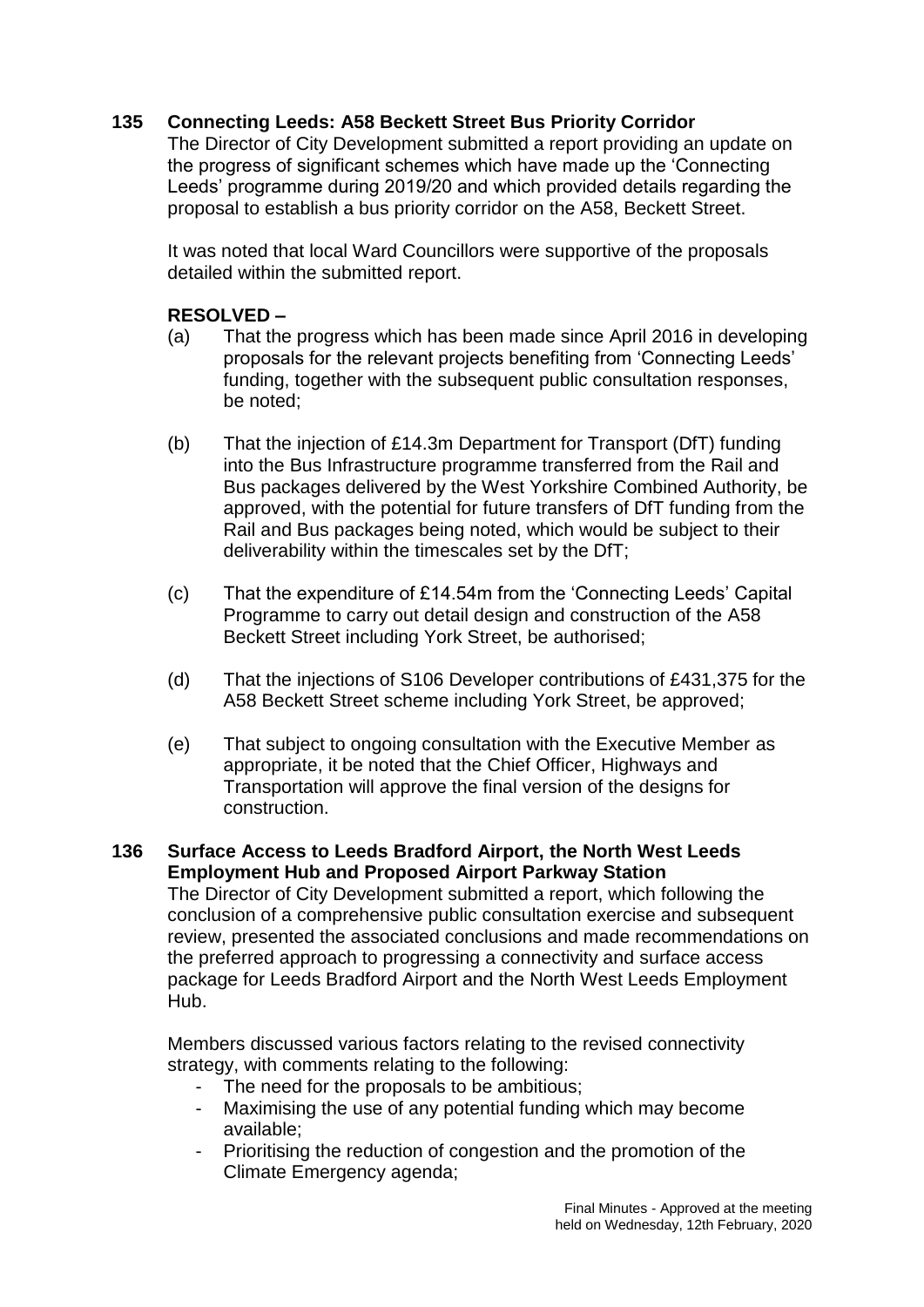- The provision of parking:
- The aim of any proposals, including the provision of a Parkway Station, to facilitate as seamless access as possible to and from the airport and the North West Leeds Employment Hub;
- The need for public consultation to be undertaken on any such proposals.

Responding to an enquiry regarding current and future rail provision in that area of the city and any proposals relating to the potential development of a Parkway Station, the Board received an update regarding the ongoing dialogue which was taking place with the West Yorkshire Combined Authority, Northern and Network Rail.

In conclusion, in addition to public sector involvement in this process, Members highlighted the key role and contribution of the airport, and emphasised how continued dialogue with the airport, the Government and other partner organisations was key to progressing this matter without delay.

- (a) That the contents of the submitted report together with the headline consultation responses regarding surface access improvements as detailed at paragraph 3.7 onwards of the submitted report, be noted;
- (b) That a revised connectivity package for the airport and employment hub sites be adopted, which is developed to embrace the continued development of the proposed Parkway Station and associated highway linkages between these sites;
- (c) That highway connectivity Options A, B and C as previously consulted upon, and as referenced within the submitted report, be discontinued;
- (d) That agreement be given to a review of the local highway network being undertaken, including technical feasibility work, in order to understand future connectivity and traffic options and investments that may be required due to the new strategy, with such work to take into account any relevant findings from the connectivity studies undertaken to date;
- (e) That agreement be given to further work taking place with the West Yorkshire Combined Authority in order to develop a funding strategy for the revised connectivity proposals, including a business case and delivery mechanisms that ensure the continued forward progress of the parkway station proposals;
- (f) That agreement be given for further public engagement to take place during 2020 on the updated proposals, pending the outcome of the development of the feasibility work;
- (g) That agreement be given for the Director of City Development to work with the Airport and other significant employers in this part of the city to